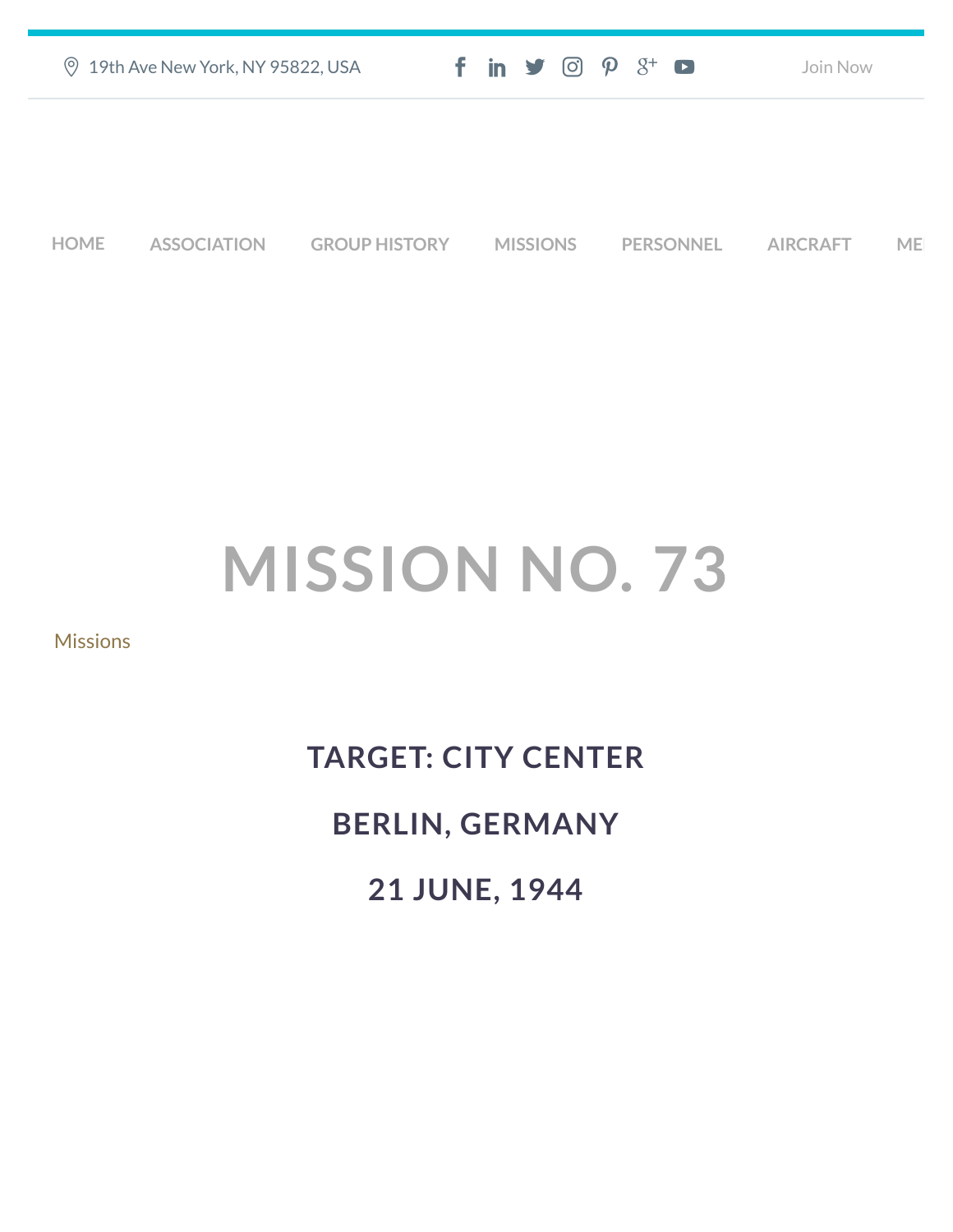

The plans called for the greatest aerial assault in history. Although the effort was reduced by more than half before take off, the operation as carried out remained the largest to date. One thousand bombers from Italy were scheduled to fly north, while 900 RAF Lancaster bombers were to follow the Eighth Air Force to the center of Berlin for their first daylight raid into Germany. These two operations were scrubbed and only the Eighth attacked.

In the first deep penetration of Germany since D Day, the 457th dispatched 42 planes for the mission, composing the entire 94th B Combat Wing except for twelve craft in the high box. In addition one squadron was supplied for a composite box. Major Leroy Watson was Air Commander of the lead B box, with Captain Russell M. Selwyn as pilot. Capt. Richard E. Hoelzer was Commander of the low B box, with Lt. Vinton H. Mays as pilot. Major Fred A. Spencer was Commander of the high composite box, with Lt. Harry Stafford as pilot.

Three ships aborted from the lead box reducing its strength to fifteen craft. Bombing was by PFF and results were described as fair. At least six distinct bomb patterns were made over a very large area of Berlin.

The aircraft piloted by Lt. Robert M. Krumm, a veteran of twenty-nine missions, developed engine trouble en route to the target, began lagging behind the formation, jettisoned its bombs and landed in Sweden.